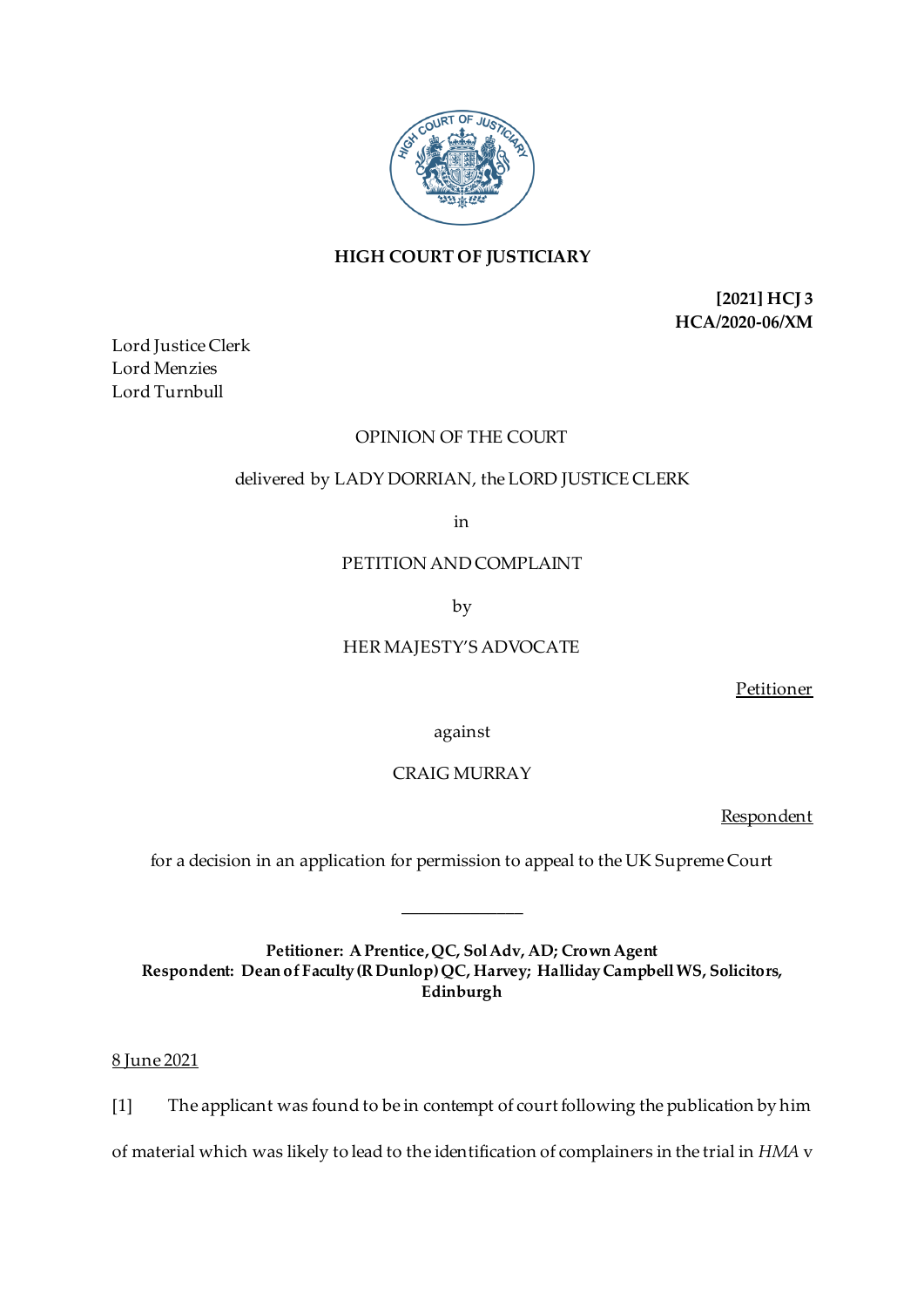*Salmond* which related to allegations of sexual offending. The court considered the contempt to be a serious one, and for reasons given in its written decision on sanctions, imposed an order for imprisonment for eight months. The applicant seeks permission to appeal to the UK Supreme Court in terms of section 288AA of the Criminal Procedure (Scotland) Act 1995, which provides that "for the purpose of determining any compatibility issue an appeal lies to the Supreme Court against a determination in criminal proceedings by a court of two or more judges of the High Court ".

### **Competency**

[2] A preliminary issue arose as to whether the contempt proceedings were "criminal proceedings" for the purpose of section 288AA of the 1995 Act. The Lord Advocate accepted that they could be so categorised. We are satisfied that this is at least arguable. The order breached was an order of the High Court of Justiciary and the contempt proceedings were conducted in that court. Contempt proceedings are *sui generis* but their true nature may reflect the nature of the proceedings to which they relate, in this case criminal proceedings, as may be seen from the fact that appeals against such decisions traditionally have been taken to the *nobile officium* of the High Court, not the Court of Session, where appeals against findings of contempt in relation to civil orders would be entertained. In presenting the petition the Lord Advocate, unlike the position in extradition proceedings (see *Kapri* v *LA*  [2013] UKSC 48), seems to be exercising his authority as head of the system of prosecution. We are less persuaded by the applicant's arguments that the characterisation flows from the nature of the sanction, which may follow, and which includes immediate imprisonment, having regard to section 307(1) of the 1995 Act and to the fact that a similar sanction can follow in what are clearly civil proceedings. One can at least say that contempt proceedings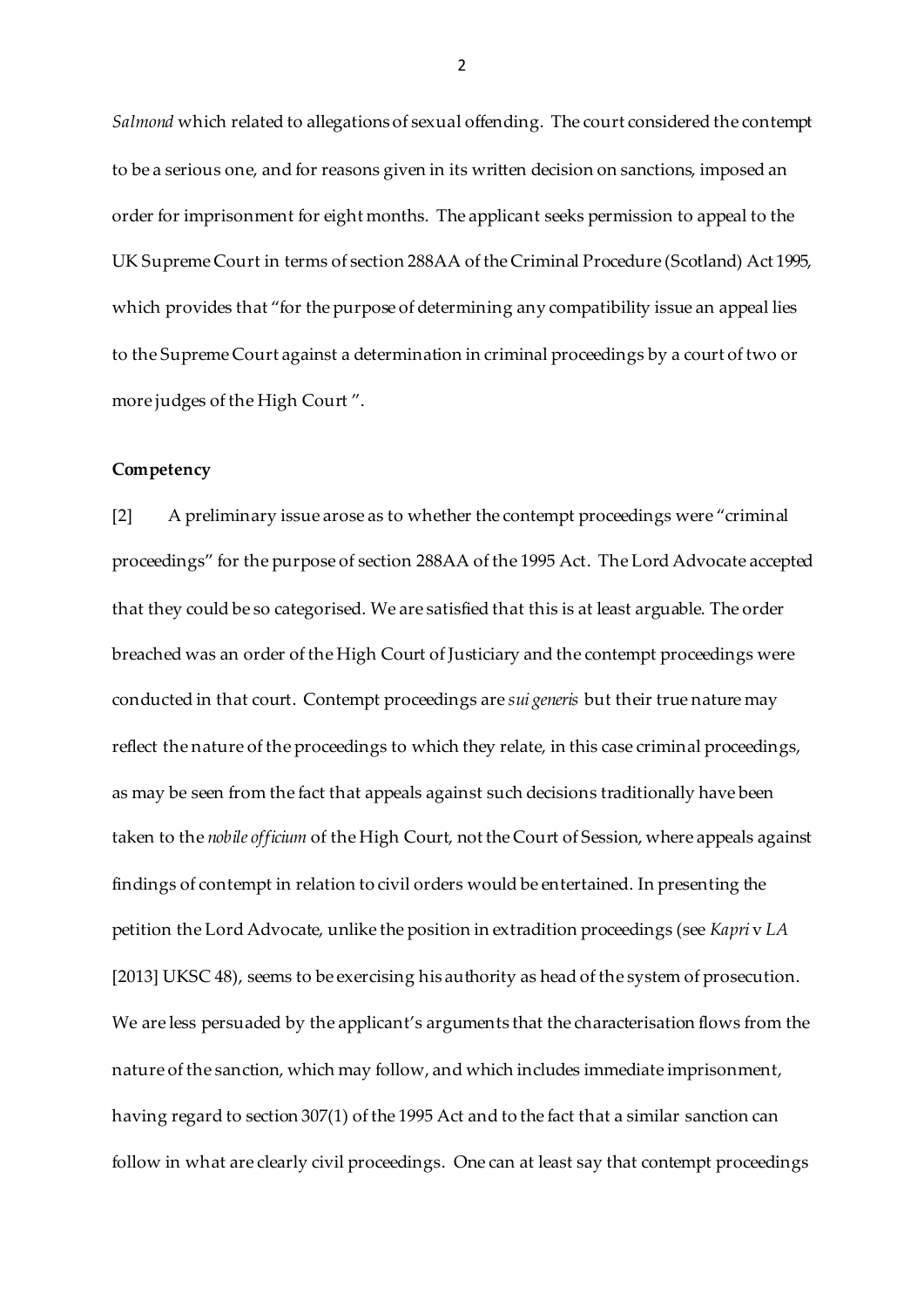in criminal cases are "quasi criminal", although such a classification does not import criminal procedure to the proceedings. For all these reasons, we are willing to proceed on the assumption that the proceedings here can be categorised as criminal for the purposes of section 288AA of the 1995 Act, and that the application is competent.

### **Merits**

#### *Preliminary observations*

[3] It is worth noting that it has not been suggested that the court should not have made the section 11 order; or that it should be recalled; or that the order itself was not compatible with article 10 ECHR. The submission at the original hearing was twofold: that in the absence of intention on the part of the applicant, and in the "unprecedented" circumstances of the original trial, should the publications be found to breach the order, a finding of contempt would not be compatible with Article 10. This submission was not further developed, and in the absence of concerns about the making of the original order, or an argument that publication was somehow justified by the public interest, there were clear difficulties with that submission. Otherwise the argument for the applicant was simply that the material published did not in fact have the effect asserted by the Crown. Article 10 was relied on in the sanctions hearing, in relation in particular to the need for the sanction to be proportionate to the nature of the breach, and culpability therefor. No compatibility minute, or devolution minute, was lodged until the making of this application.

[4] The applicant describes himself as a "journalist in new media". Whatever that may involve, it is relevant to distinguish his position from that of the mainstream press, which is regulated, and subject to codes of practice and ethics in a way in which those writing as the applicant does are not. To the extent that the submissions for the applicant make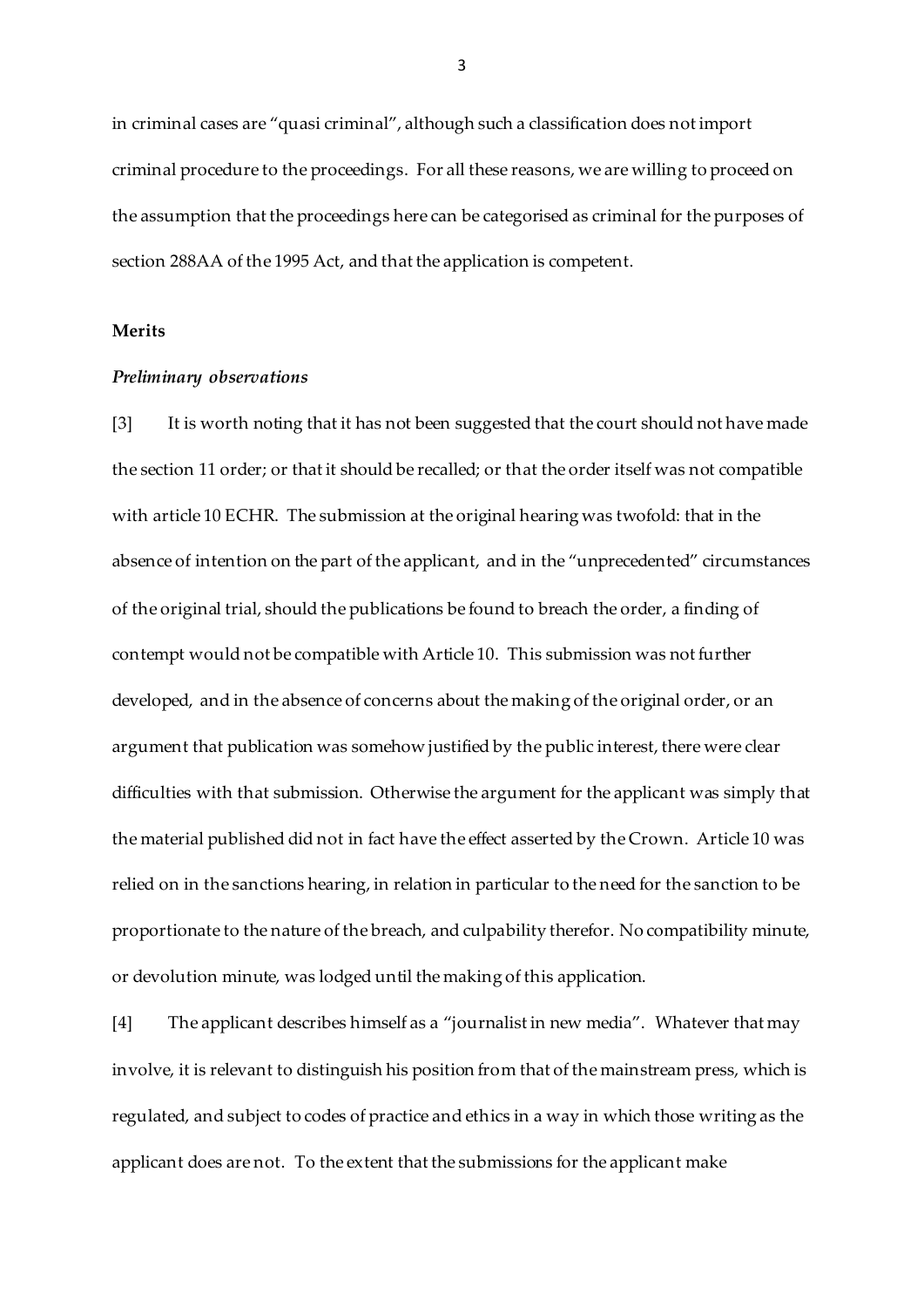comparisons with other press contempts, and the role of mainstream journalists, this is a factor which should be recognised.

#### *Compatibility issues*

[5] The applicant seeks to raise three alleged compatibility issues.

#### *Issue one*

[6] It is submitted that the court's finding of contempt is incompatible with Article 6 ECHR because in its conclusions about the article of 18 March 2020 it goes beyond the contempt alleged in the petition, under reference to *Byrne* v *Ross* 1992 SC 498 and *Yaxeley Lennon* [2018] EWCA Crim 1856*.* In our view this argument places far too narrow a construction on the court's decision. This addresses an issue considered by the court at paragraphs 62 and 63 of its opinion. The court concluded that it could not and would not consider whether the earlier articles which did not form part of the petition, and of which the 18 March article was one, constituted on their own contempt of court. What the court did consider permissible was to consider these articles as part of the background against which the subsequent articles would be read and ask whether the content made it more likely that the subsequent articles would lead to identification of complainers. This is no different from considering other material in the public domain to assess the likely effect of a subsequent publication, and is a familiar approach in cases of jigsaw identification. The reference in paragraph 80 of the court's opinion to the article of 18 March as breaching the court order needs to be read with paragraph 63 where it was concluded that whilst the court would be entitled to consider whether the article factually breached the order, it would not reach a conclusion as to the article constituting a separate contempt. The fact that paragraph 38 of the petition referred to this article only in relation to one complainer is of no moment to the task upon which the court required to embark. That task was to examine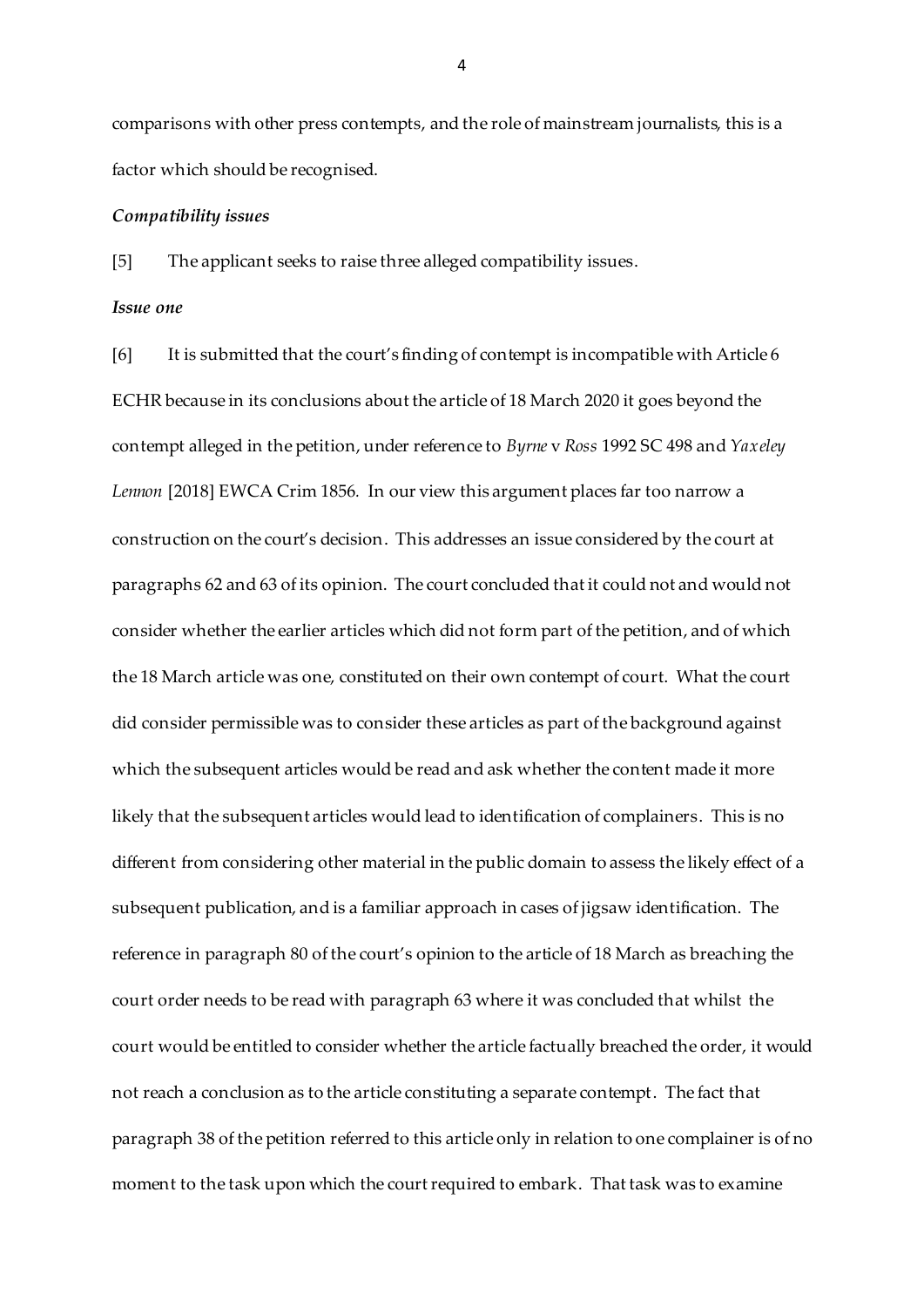objectively whether the individual articles said to amount to contempt, read alone or with other material in the public domain, and in particular material published by the applicant, were likely to lead to identification of complainers. The court was not bound in doing so by the terms of paragraph 38 of the petition and the applicant could not reasonably have thought it would be. The argument also ignores paragraphs 71-75 of the petition which contain a more general reliance on the effect of the 18 March article on interpretation of subsequent articles. We do not consider that any arguable point of law arises under this head.

### *Issue two*

[7] It is submitted that the court's finding of contempt is incompatible with Article 10 ECHR because the test it applied is not prescribed by law for the purposes of Article 10(2), being insufficiently precise and foreseeable. This argument focuses on a section of paragraph 57 of the court's opinion. That paragraph is part of the court's consideration of the scope of the protection which commences at paragraph 54. The court clearly proceeded on the basis that the appropriate test to apply was an objective one, and that the issue was whether, objectively speaking, the applicant had published material which was likely to disclose the identity of complainers in the trial. The issue regarding the individual complainers in this case was that there was already information in the public domain about the case and the complainers which by its very nature narrowed the possibilities as to the identity of those involved. This was perfectly relevant to the issue which the court required to address, and involves no imprecision or lack of foreseeability.

[8] The paragraph complained of deals with the applicant's submission that it could not be contempt should the material be capable of allowing identification by say, work colleagues or part of the community. The court rejected that argument, but in fact made no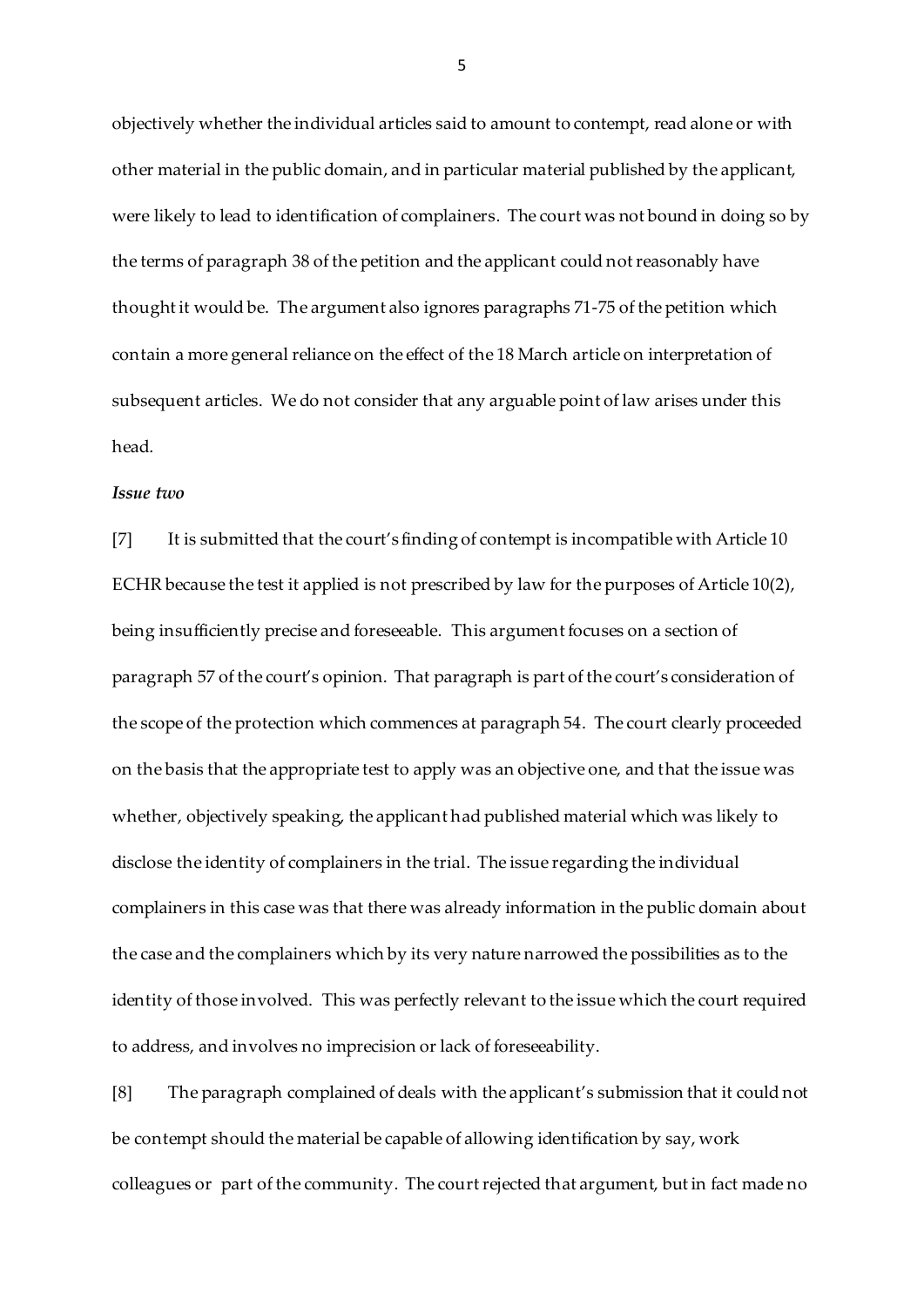finding that any likely identification was so restricted. Although in certain instances the Crown had submitted that anyone who had contact with a complainer personally or through work would have been likely to be able to identify her from the information, as can be seen from the findings made in respect of individual articles, (and especially the section addressing the application of the objective test to the articles in question, found at paragraph 72 onwards), the court did not proceed on this narrow basis, but on a risk of identification by members of the public. In one case, where the Crown argument relied on a physical feature of the complainer (D), and the identification would thus have been made by someone who knew the complainer, the court did not make a finding of contempt. This is in contrast to the position of other complainers where the information which gave rise to the contempt related to material already known within the public domain, or otherwise easily accessible to the public. Thus, even if the court erred in paragraph 57, that error had no consequences, since the court did not proceed on that narrower basis. The court did not conclude that the risk of identification was restricted to those in any complainer's immediate or personal circle. It made no error in applying the correct objective test. As the Crown submitted, the decision of the court met the requirements of article 10(2), having taken account of the terms of both the Contempt of Court Act 1981 and the Independent Press Standards Organisation Guidance on the reporting of sexual offences.

[9] We do not consider that there is an arguable point of law arising when para 57 is read in context.

### *Issue three*

[10] It is submitted that the sanction of eight months' imprisonment is disproportionate and thus incompatible with Article 10.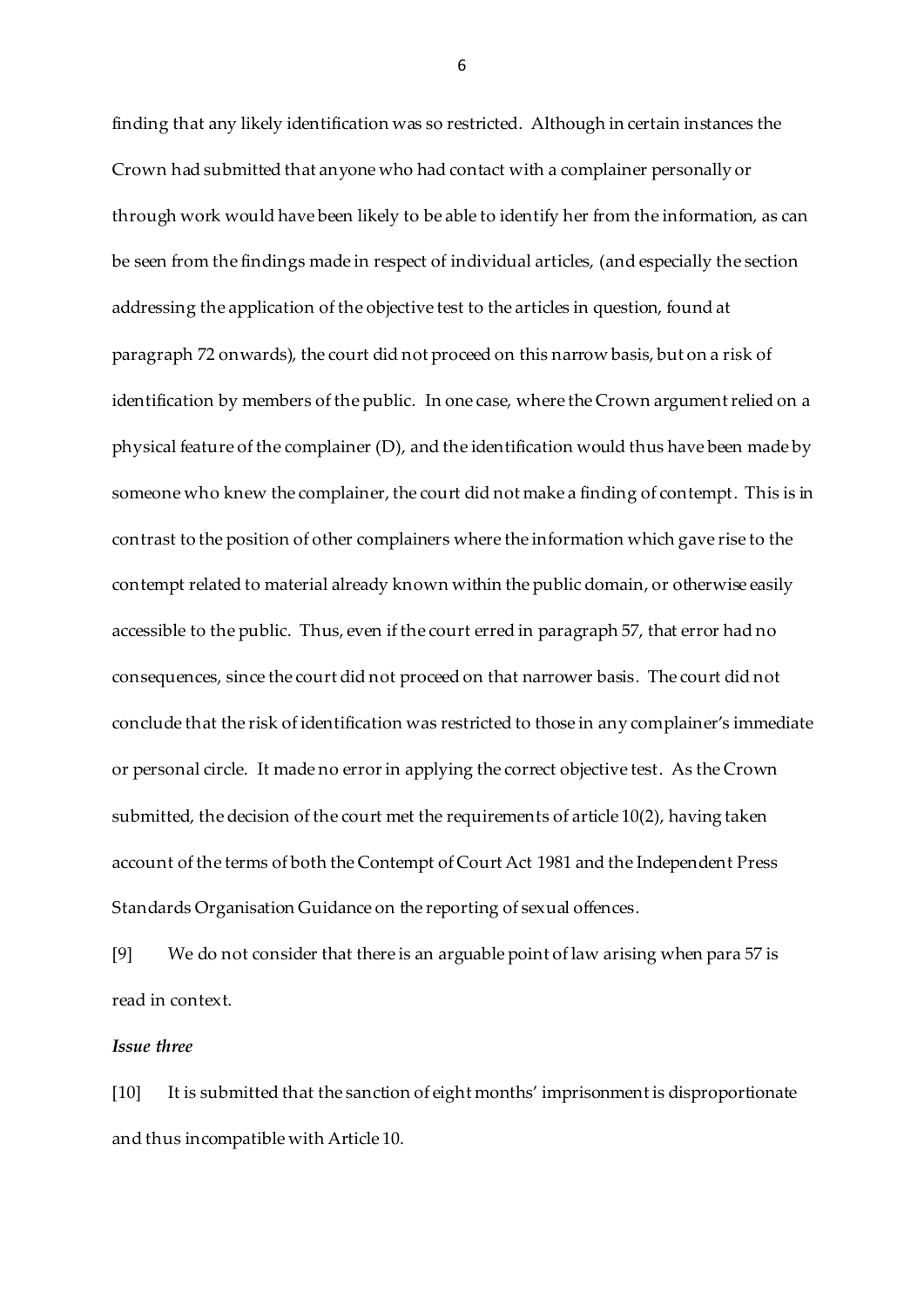[11] The applicant accepts that journalists and others who exercise their freedom of expression have duties and responsibilities, and they cannot be released from their duty to obey the ordinary criminal law on the basis that Article 10 affords them a fail-safe defence. However, it is submitted that, where there are other methods of achieving the desired end, the sanction of imprisonment is disproportionate and thus incompatible with Article 10 ECHR. It is submitted that "the imposition of a prison sentence for a press offence will be compatible with journalists' freedom of expression as guaranteed by Article 10 of the Convention only in exceptional circumstances, notably where other fundamental rights have been seriously impaired" (*Cumpana and Mazare* v *Romania* (2005) 41 EHRR 14, para 115). The present case is, of course, a case in which the rights of others have been seriously impaired. The right of the complainers not to be identified has been seriously and flagrantly impaired by the applicant's actions.

[12] In its sanctions determination, the court referred to the features identified in *Yaxeley-Lennon* as relevant to sanction, and which bear also upon the question of the proportionality of the sanction selected. One of those factors is the potential consequences for participants in the trial, in this case the complainers. The scale of the offending was also taken into account as a relevant factor, with the observation that some complainers were the subject of repeated articles, thus constituting aggravations of the original breach. The level of culpability - high - was also taken into account, as were the personal circumstances of the applicant. The sanctions determination was in itself an exercise in proportionality. In its determination the court considered the rationale for the protection of anonymity, and the fact that it extends beyond the rights of complainers in the individual case to providing comfort to those who may be considering reporting a sexual offence. It considered that the actions of the applicant were such as struck at the heart of the fair administration of justice.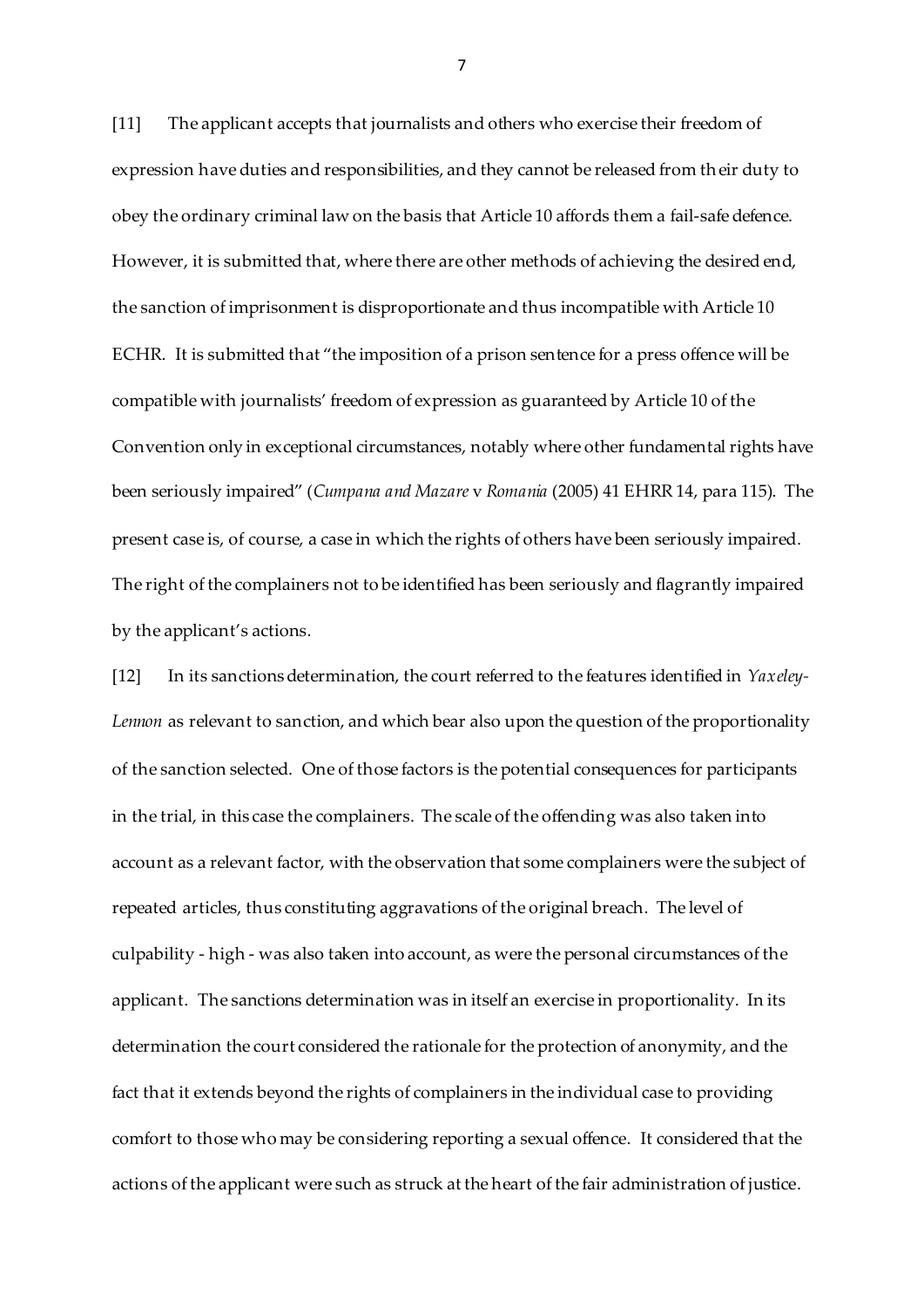The facts as summarised in the sanctions determination demonstrate exceptional circumstances seriously impinging on article 8 rights of complainers in the trial. This is precisely the kind of situation envisaged within *Cumpana and Mazare.* 

[13] It is not the case that the order prevented reporting of the trial, or other matter of public interest. The suggestion is made that the applicant's genuinely held belief that the prosecution of the former first minister was unwarranted is the relevant matter of public interest, the inference from the context of that submission being that the sanction is such as to prevent discussion of a legitimate matter of public concern. However, that is not a tenable argument. It is the repeated publication of material likely to lead to identification of complainers in the face of a clear order of the court prohibiting that which drew the sanction. The order did not prevent discussion of whether the prosecution was objectively justified. The applicant remains free to pursue discussion of that issue, as long as the anonymity of the complainers is respected. The concerns expressed in para 113 of *Cumpana and Mazare* do not arise.

[14] The legislation - which is not attacked - provides for a sanction up to two years imprisonment. The sanction selected was well within the constraints of the legislation.

[15] We do not think that there is an arguable point of law arising under this paragraph.

## **Devolution issue**

[16] The applicant adopted an *esto* position that the bringing of a petition and complaint for contempt is a function of the Lord Advocate, and that a question arises whether the exercise of that function is compatible with the applicant's article 6 and 10 rights, which constitutes a devolution issue within the meaning of paragraph 1(d) of schedule 6 to the